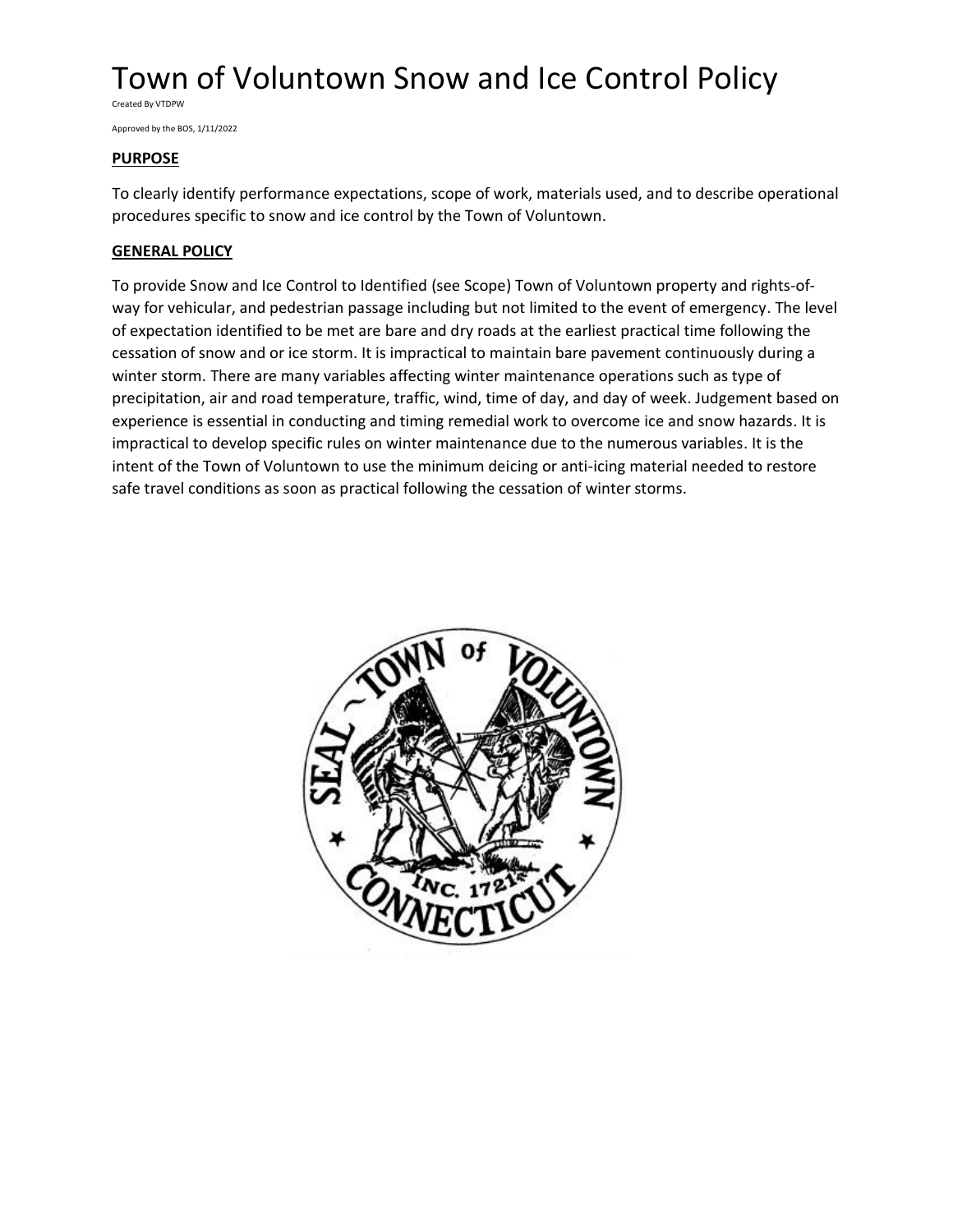Created By VTDPW

Approved by the BOS, 1/11/2022

## **SCOPE**

- i) Town Roads
	- (1) 30 miles of improved roads
	- (2) Town/State Road intersections
	- (3) 2.25 miles unimproved roads
	- (4) Dennison Hill Road (2021-22 Contractor)
- ii) Parking lots
	- (1) Town Hall / Library
	- (2) Recreation Department
	- (3) Transfer Station (Contractor 2021-22)
	- (4) DPW (Department of Public Works) Garage
	- (5) School Parking Lot (Contractor2021-22) Emergency Assist
	- (6) State Boat Launch Helipad
- iii) Emergency Hydrant access
	- (1) Sawmill Pond
	- (2) Beachdale Avenue
	- (3) Hodge Pond
- iv) Sidewalks
	- (1) ½ Mile Village
- v) Bus Turnarounds
	- (1) Gardner road
	- (2) Beachdale Avenue
	- (3) Congdon Road
	- (4) Hell Hollow Road
	- (5) Hodge Pond Road
	- (6) Rockville Road
	- (7) Boat launch Parking Lot
- vi) Transfer Station (Contractor 2021-22)
- vii) Department Public Works Town Garage Facility
	- (1) Fuel pump must stay open for busses, emergency equipment
- viii) Other shared responsibilities owned by state and or other towns.
	- (1) State Boat Launch Parking Lot (Helipad)
	- (2) Hell Hollow Road (Access to Voluntown Roads), (Emergency Water Source)
	- (3) Gallup Homestead Road Access to Bailey Pond Road (Town of Sterling)
	- (4) DEP Trail 1 Entrance (Access to Voluntown Residence)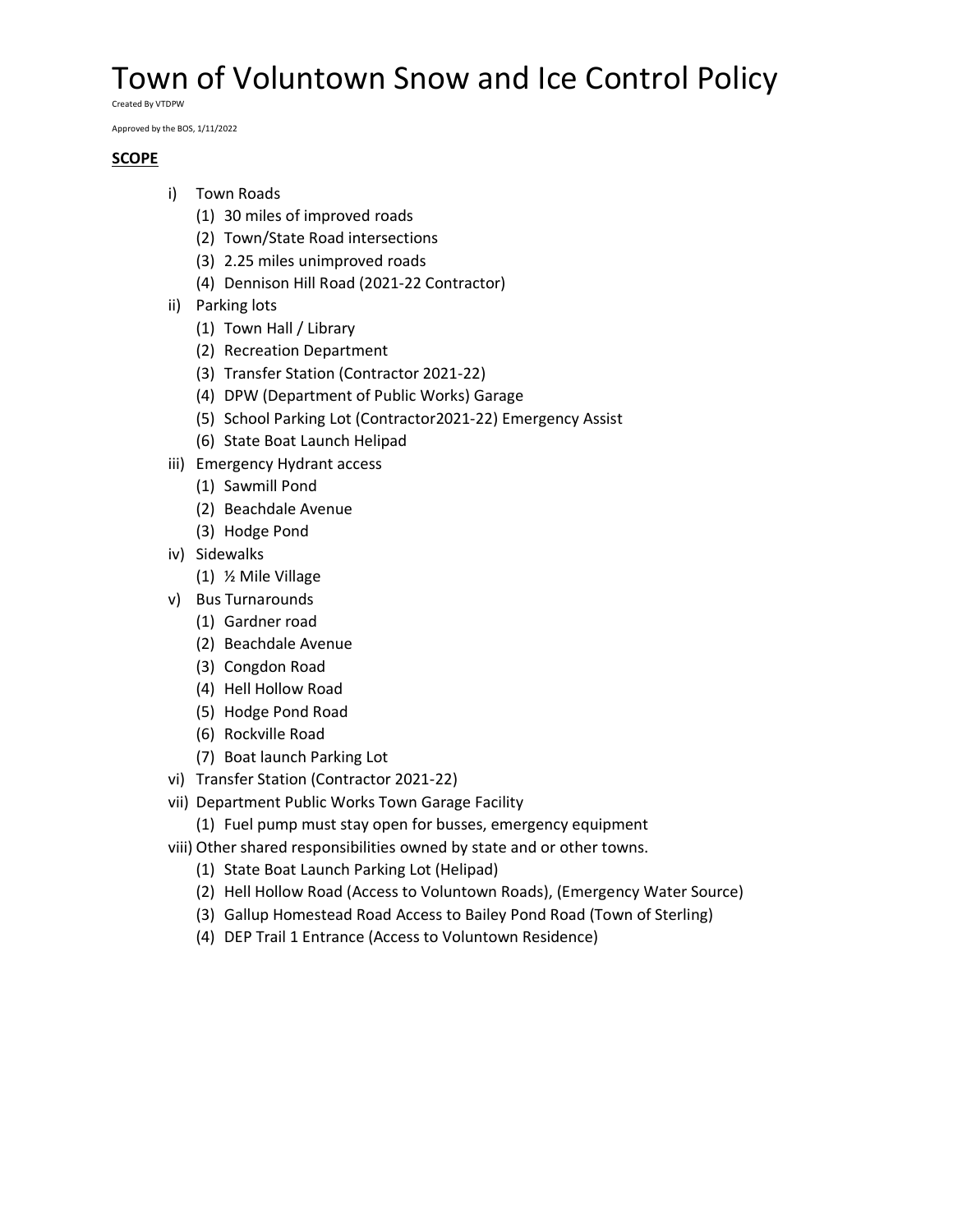Created By VTDPW

Approved by the BOS, 1/11/2022

### **OPERATIONS**

Mechanical removal (plowing) is the most economical method of snow removal with the least environmental impact. Snow removal and ice control usually requires the timely application of chemicalabrasive mixture to roadway surfaces in combination with aggressive snow plowing operations. In 2021 the Town of Voluntown employs a 1:1 chemical-abrasive mixture of sodium chloride (common salt) and abrasives (sand and fine mineral aggregates). Plow Units are equipped with calibrated mechanical spreaders that accurately control the application rates of materials. Employees are instructed in the proper dispensing of the necessary quantity at the appropriate time.

## **MATERIALS**

Sodium Chloride- The use of sodium chloride combined with snow plowing is the most effective, most economical, and safest snow and ice control method currently available. Salt is most effective for melting purposes at temperatures above 20 degrees F., with reduced melting abilities as the temperature drops. In general, the purpose of salt is to (1) reduce adherence of snow to the pavement, (2) keep the snow in a "mealy" condition and thereby permit nearly full removal by plowing, and (3) prevent the formation of ice or snow ice (hard pack). Salt is not intended to take the place of snowplows. Salt also prevents abrasives from freezing.

Abrasives are used to provide immediate traction on roadways, especially hills, curves, intersections, and other areas to increase traction in low temperature situations when salt melting capability is reduced.

## **MATERIAL APPLICATION**

The Town of Voluntowns' use of 1:1 chemical-abrasive mixture is in consideration of special geographic features of the Town of Voluntown, cost, cleanup, storage, and service expectation. This mix also may be used to provide immediate traction and melting action in case of emergency. The following guidelines for use of chemical-abrasive mixture are recommended:

## **RATES OF APPLICATION**

|                       |                   | 1:1 Salt/Abrasive Mixture             |  |
|-----------------------|-------------------|---------------------------------------|--|
| <b>Conditions</b>     | Temp              | <b>Salt Portion LBS PER LANE MILE</b> |  |
| Sleet & Freezing Rain | Variable          | 300 lbs. PLM                          |  |
| Snow                  | 20 Degrees and Up | 250 lbs. PLM                          |  |
| Snow                  | Below 20 Degrees  | 250 lbs. PLM, 300 lbs. PLM hills,     |  |
|                       |                   | intersections                         |  |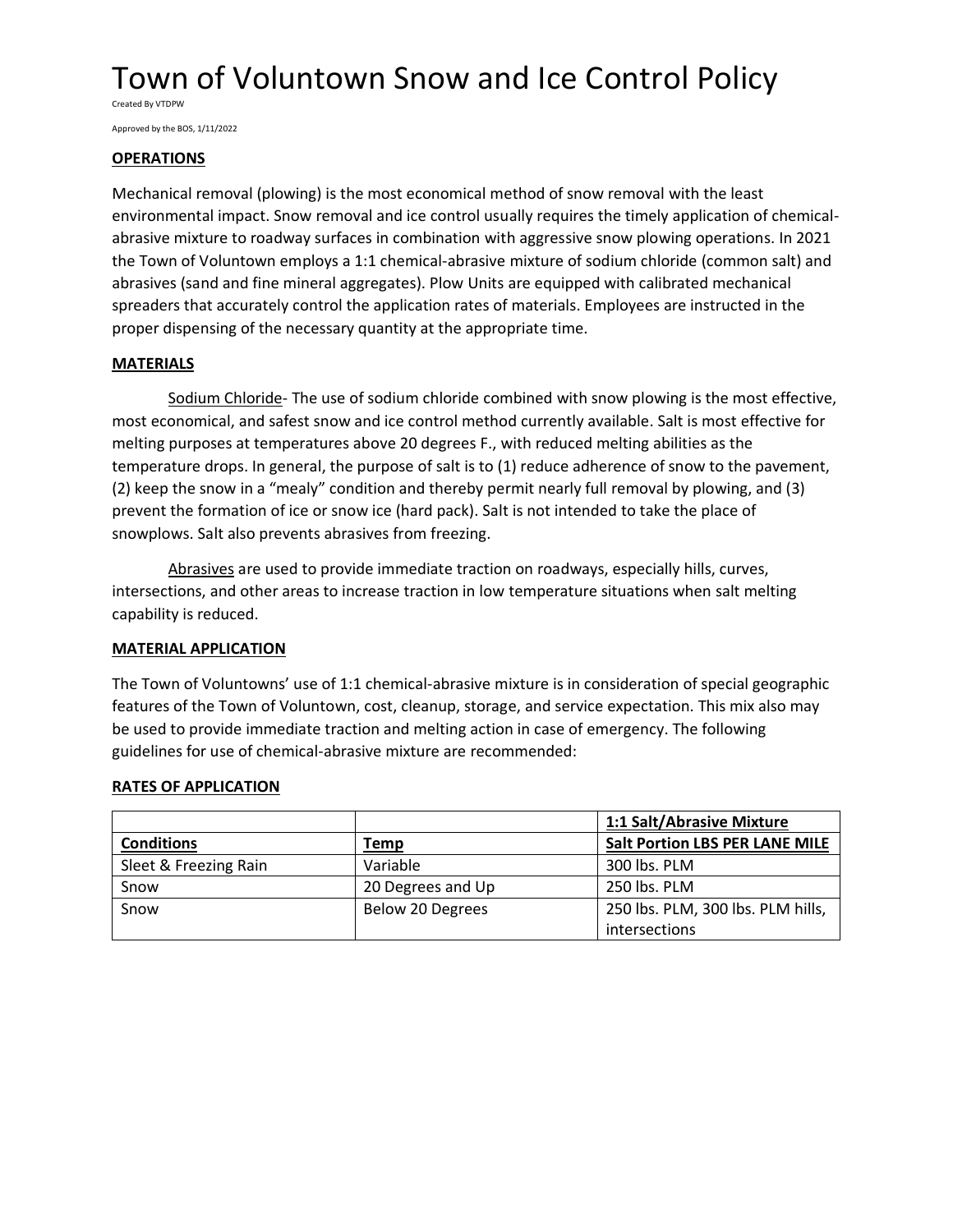Created By VTDPW

Approved by the BOS, 1/11/2022

## **SPREADING PRACTICES**

Each material spreading unit should be calibrated annually to ensure that selected rates of application are attained. Salt-abrasive mixtures are normally applied to the middle (crown) of the road and on the high side of banked curves. Spread width may vary depending on the action of the traffic. Width of material spread (throw plus roll) should be restricted to increase the effectiveness of the application. Spreading applications in the Town of Voluntown should be conducted at speeds 25mph or less. Spread patterns are to be adjusted to retain material within the lane where material is required. Timing of the initial application during each storm is critical. Salt-abrasive mixture is applied early in the storm so that a brine develops on the pavement and prevents buildup of packed snow. Initial application may be delayed until there is sufficient accumulation on the pavement to hold and contain the material spread depending on temperature and precipitation.

Portions of each plow run are unique due to various physical conditions and will require a greater application rate or an additional application during some storms. However, these areas should be judged and treated separately and not used as a measure to evaluate the entire plow run.

Frozen precipitation including sleet and the build-up of ice caused by freezing rain are special situations, and not subject to procedures above. When a changeover from snow or sleet to freezing rain is predicted or anticipated, snow and or sleet is left on the pavement to capture the freezing rain thereby preventing a glare ice situation, which without question is the most treacherous condition that occurs on roads. Treatment includes application of salt portion of salt-abrasive mixture at a rate of 300 lbs. per lane mile as needed throughout the storm. Heavy rain tends to wash off applied salt and sand, making it difficult to keep the pavement ice-free.

## **PLOW OPERATIONS**

Truck mounted snowplows are used to clear Town of Voluntown 30 miles of road and other identified responsibilities (see SCOPE) of frozen precipitation.

For light accumulation snowfalls, snow squalls of short duration, plowing may begin immediately and include simultaneous spreading of salt-abrasive mixture to provide the desired expectation results quickly and efficiently.

For snowstorms with predicted accumulation more than 2 inches, plowing usually begins after the initial salt-abrasive mixture has formed a brine and after 1-2 inches of snow has fallen and plowing continues for the duration of the storm. Consideration must be given to the time required for the salt chemical reaction to occur as to not plow off the active ingredient before it has had time to work. After the storm terminates, a final cleanup plow run is made, and a light salt-abrasive application is made as necessary to remove any remaining residue.

The Town of Voluntown intends to perform snow removal and ice control operations in a consistent and impartial manner throughout the Town. The following information is provided to clarify actions regarding this policy.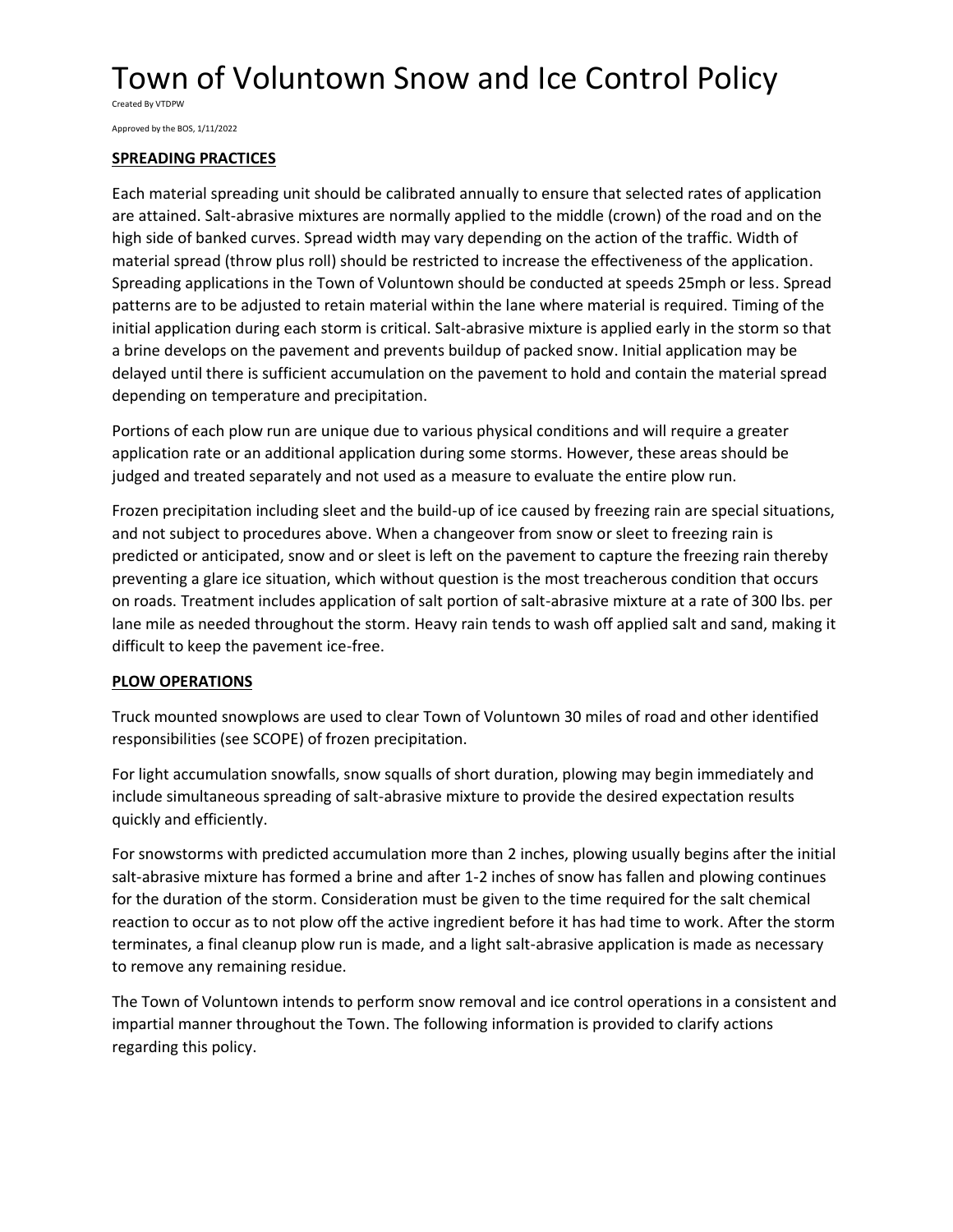Created By VTDPW

Approved by the BOS, 1/11/2022

## **PLOW ROUTES**

The town is divided into 5 plow routes. Identified as North Run, Eastern Run, Village Run, South Run, and Dennison Hill Road. All are done simultaneously, methodically, and repeatedly. These runs may be modified to best achieve the service expectation with the available resources.

| <b>NORTH</b>            | <b>EAST</b>              | <b>VILLAGE</b>           | <b>SOUTH</b>            | <b>DENNISON HILL</b>      |
|-------------------------|--------------------------|--------------------------|-------------------------|---------------------------|
|                         |                          |                          |                         | <b>ROAD</b>               |
| CAMPBELL MILL ROAD      | <b>FORGE HILL</b>        | <b>GATE STREET</b>       | <b>HI-TOP HILL ROAD</b> | <b>DENNISON HILL ROAD</b> |
| WYLIE SCHOOL RD N.      | TEN ROD ROAD             | LILLIBRIDGE AVENUE       | <b>WILSON ROAD</b>      |                           |
| <b>STONE HILL ROAD</b>  | <b>VALLEY DRIVE</b>      | <b>CARROLL ROLL</b>      | KINNIE ROAD             |                           |
| <b>BROWN ROAD</b>       | TANGLEWOOD LANE          | <b>DEP TRAIL 1</b>       | <b>HODGE POND ROAD</b>  |                           |
| <b>WILLIAMS ROAD</b>    | <b>LAKESIDE TERRACE</b>  | <b>CHURCH STREET</b>     | <b>GALLUP ROAD</b>      |                           |
| <b>CONGDON ROAD</b>     | <b>BENNETT ROAD</b>      | <b>BEACHDALE AVENUE</b>  | <b>RACHEL LANE</b>      |                           |
| <b>HELL HOLLOW ROAD</b> | <b>BENNETT CIRCLE</b>    | SHETUCKET TURNPIKE       | <b>SAND HILL ROAD</b>   |                           |
| <b>GARDNER ROAD</b>     | <b>BENNETT EXTENSION</b> | WYLIE SCHOOL RD S.       | <b>WHEELER ROAD</b>     |                           |
| <b>BAILEY POND ROAD</b> | LAURAL DRIVE             | <b>NORTH SHORE ROAD</b>  |                         |                           |
| MOHUNGGANUCK RD.        | <b>BEACHVIEW ROAD</b>    | <b>BASSETT MILL ROAD</b> |                         |                           |
|                         | JAMES ROAD EXT.          |                          |                         |                           |
|                         | <b>JAMES ROAD</b>        |                          |                         |                           |
|                         | TARKLIN HILL ROAD        |                          |                         |                           |
|                         |                          |                          |                         |                           |

## **OTHER EMERGENCIES**

The resources identified by this policy responsible for snow and ice control shall only be dispatched to other emergencies occurring during snow and ice control operations by the Town of Voluntown First Selectman or designee. Exceptions include non-electrical tree hazards blocking road. Road impediments that include possible electrical hazards shall follow Tree Emergency Policy.

## **WIDENING, PUSHING BACK SNOWBANKS**

Following storms with heavy snowfall or when several storms result in substantial snow banking the Town of Voluntown will perform roadway widening by pushing back snowbanks known as (Pushing Back). This is done to (1) provide room for future snow storage. (2) Reduces or prevents melted snow from running out into the roadway pavement and creating an ice condition. (3) Increases safe sight lines at intersections and driveways. (4) Maintains a uniform line by eliminating protrusions at driveways and intersections.

#### **DRIVEWAYS**

Town of Voluntown residents are responsible for access to his or her driveway. Unfortunately, there is no way to prevent depositing snow in previously cleaned driveways or walkways except to leave a hazardous projecting mound of snow. The Town of Voluntown recommends leaving the roadside snow in place until the Town has completed the final cleanup and pushback.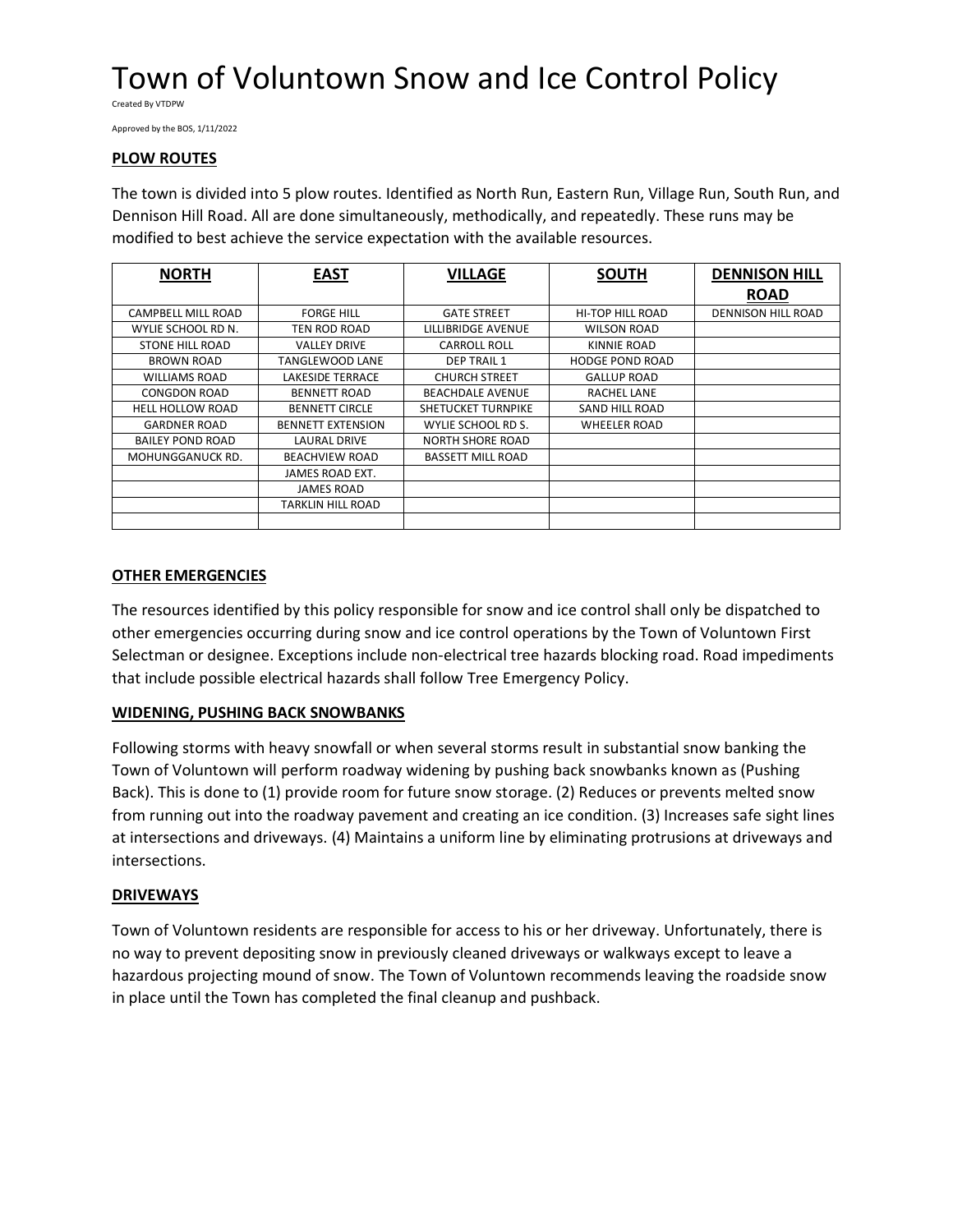Created By VTDPW

Approved by the BOS, 1/11/2022

### **PRIVATE SNOW IMPEDIMENTS**

The Town of Voluntown Prohibits anyone from depositing snow / ice onto town roads. This is dangerous to the use of the roads and impedes the Towns cleanup efforts. This includes from private or commercial snow / ice removal efforts intentional or unintentional.

## **MAILBOX DAMAGE**

Occasionally mailboxes or other supporting devices are damaged by snow plowing operations due to poor visibility, the mailbox being buried on a snowbank, or lack of structural integrity to withstand the weight / or volume of the snow being plowed. This damage is not deliberate and in most cases is unavoidable. Town of Voluntown is not responsible for damage and does not repair, replace, or re-erect boxes or supporting devices that are located within the town right-of-way. These mailboxes, support devices are located within the town limits and are the responsibility if the Mailbox, supporting device owner. There is limited \$25 financial hardship support if needed for damaged mailbox repair / replacement efforts. Please refer to USPS reference for mailbox installation, and to verify if your mailbox is currently correctly placed. https://www.usps.com/manage/mailboxes.htm

#### **PRIVATE IMPEDIMENTS IN ROAD**

The Town of Voluntown Prohibits impediments to winter snow operations in the town right of way including but not limited to roads, shoulders, cul-de-sacs. Town right-of-way shall be free of impediments including but not limited to vehicles, boats, trailers, campers, basketball hoops. Impediments create a safety hazard to residence, pedestrians, as well as vehicle operators by reducing sightlines, forcing operators to veer out of travel lane, and leaving windrows of plowable material in travel lane. Basketball hoops extend into the road possibly contacting the plow truck body or mirrors, and possibly becoming a projectile causing harm to persons or property.

## **SNOW STAKES**

The Town of Voluntown recommends the installation of snow stakes by residence before the soil becomes frozen if desired. Snow Stakes help drivers distinguish between pavement and soil edges, possibly reducing soil damage. It is recommended snow stakes extend above the soil 30"-36" and are contrasted against snow with color or reflectivity. The installation of snow stakes should not interfere with traffic.

#### **SAND FOR RESIDENT USE**

Voluntown Public Works keeps sand for resident use in a bin located behind the Town Hall at the old town garage.

#### **RESOURCES**

- i) Town of Voluntown Public Works Equipment
- ii) Town of Voluntown Full Time Employees
- iii) Contractors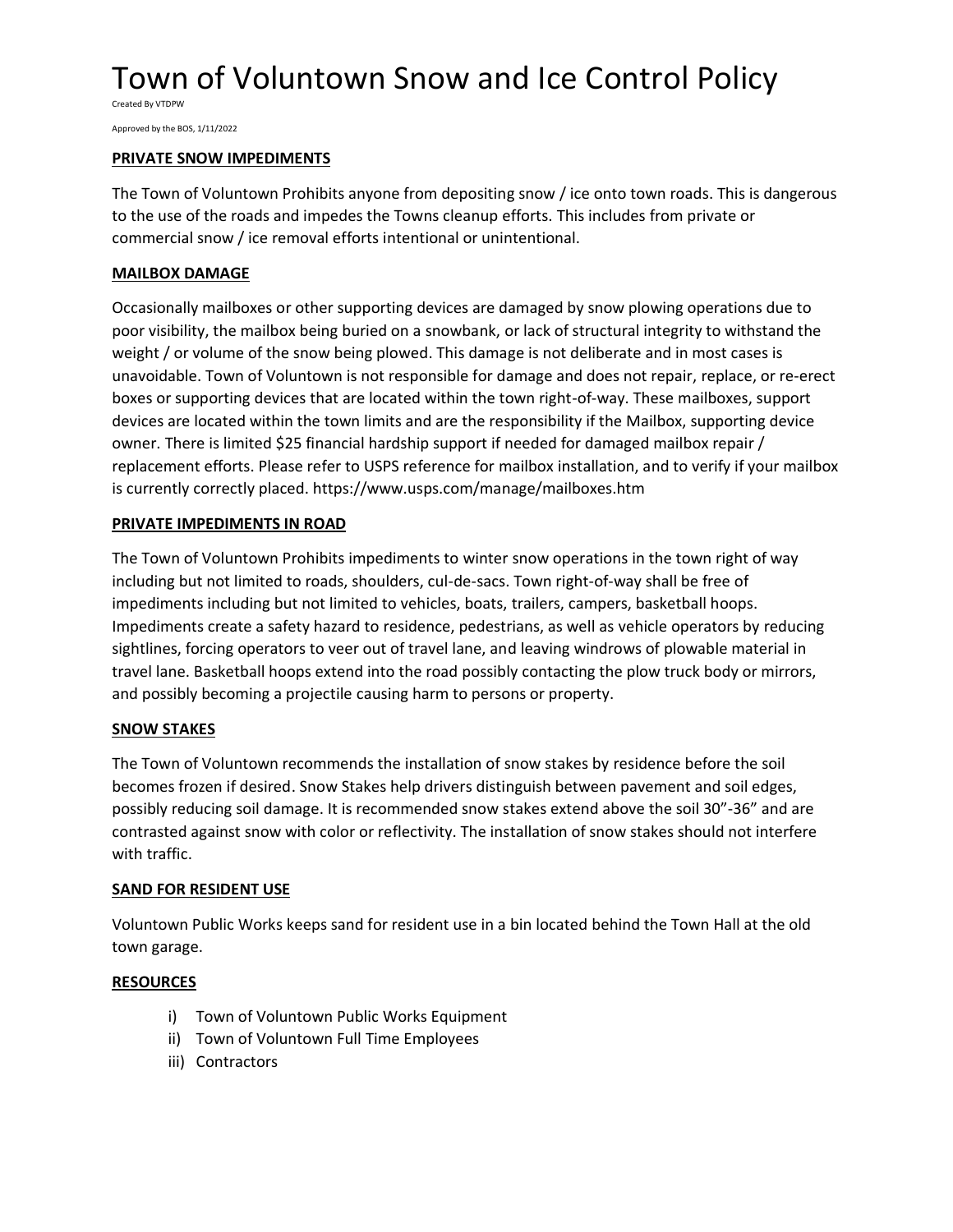Created By VTDPW

Approved by the BOS, 1/11/2022

#### **PROCEDURE**

#### Pre-season

- (1) Evaluate, Procure, Mix, Store, Salt / Abrasive Mix
	- (a) Stored on location off of Brown Road
	- (b) Mix, pushed up into covered containment area
- (2) Cut back offending branches from roadside trees to reduce possible damage to Town of Voluntown Snow / Ice Control Equipment (Roadside Mowing)
- (3) Evaluate, Procure, Maintain, Repair, Modify Snow / Ice Control Equipment
	- (a) Truck Preventative Maintenance, Repairs
		- (i) Oil and Fluid Changes (2021-22 Truck 1,2,3,550, Mini Loader)
		- (ii) Plow Cutting Edges (Procure and install when needed)
		- (iii) Visual Inspections and repair of salt storage facility
		- (iv) Inspect and repair Truck Lighting
- (4) Install delineators to aid in safe equipment operation around know hazards
	- (a) Storm Drain Culverts
	- (b) Stones / Ledge
	- (c) Hazardous Road Edges
	- (d) Turnarounds

In-Season (Example 2" + Precipitation)

- (5) Pre-Snow / Ice Event
	- (i) Shift before event, or Continuation of Previous Event
		- 1. Close out current mechanical repairs, maintenance, modifications
		- 2. Fill Resident salt / Abrasives mix container located old Town Garage
		- 3. Check / Replenish salt supply to town hall and library
		- 4. Load trucks salt sand mix
		- 5. Storm Drain Inspection, debris removal if needed
		- 6. Normal daily operations
		- 7. Develop general time assessment of event based on available information
			- a. State Storm Emergency Weather Advisory
			- b. Local Meteorology Sources
- (6) On Call Period
	- (a) Team Evaluation of weather and starting time Via Cell / Text, Email.
	- (b) Identify Call in Start Time based on available information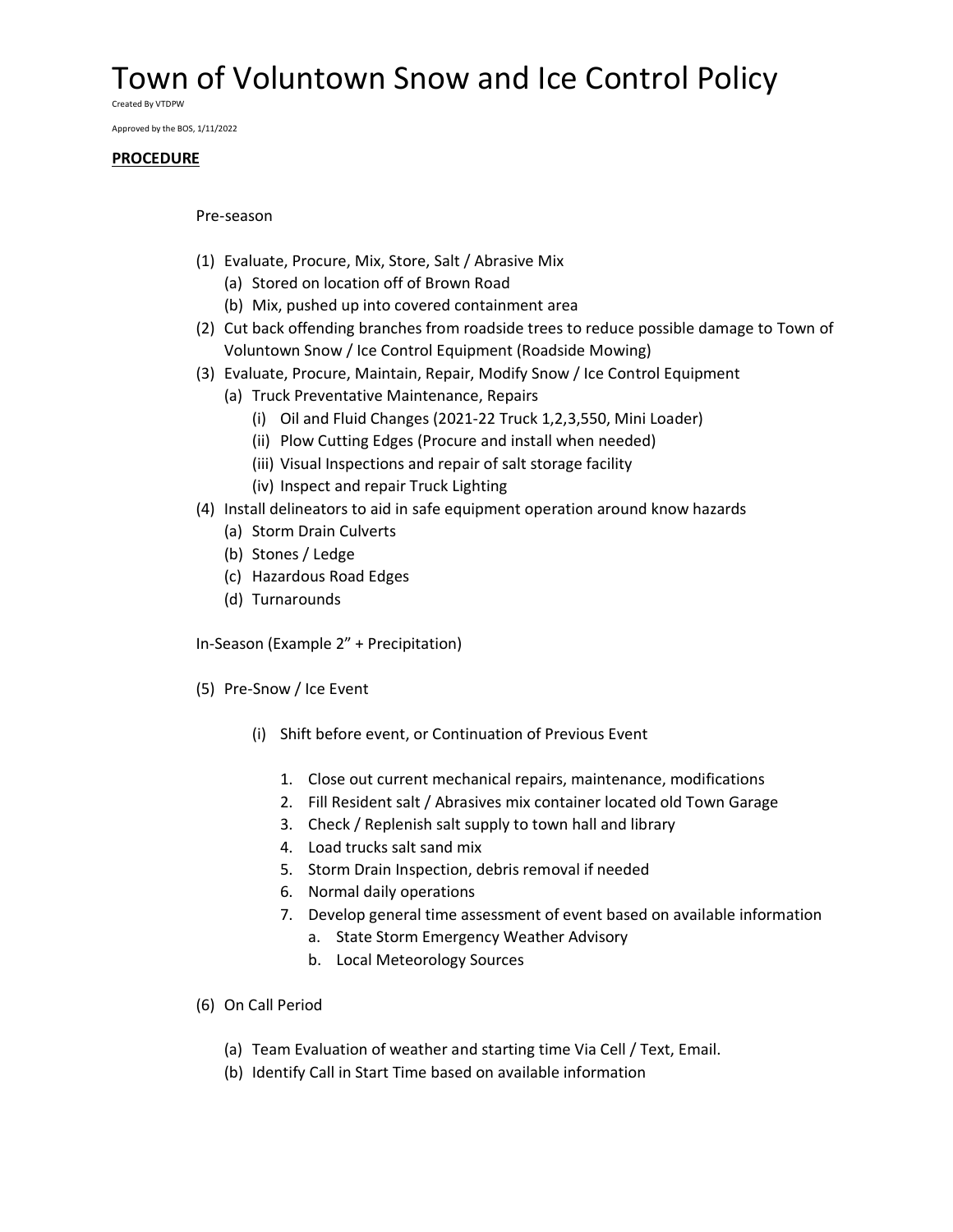Created By VTDPW

Approved by the BOS, 1/11/2022

|     | (c) Pack supplies for unknown duration at work                                                                                  |                       |  |  |  |
|-----|---------------------------------------------------------------------------------------------------------------------------------|-----------------------|--|--|--|
|     | (7) Active Snow/ Ice Event operations                                                                                           |                       |  |  |  |
|     | (a) Route Planning and final preparations / adaptations                                                                         |                       |  |  |  |
|     | (i) Prep for unknown duration at work                                                                                           |                       |  |  |  |
|     | (ii) Route changes / Updates                                                                                                    |                       |  |  |  |
|     | (iii) Safety Update                                                                                                             |                       |  |  |  |
|     | (b) Pretreat roads with Sand / Salt Mix                                                                                         |                       |  |  |  |
|     | (i) Provides vehicular traction and prevents snow adhesion to pavement                                                          |                       |  |  |  |
|     | (c) Plow travel lanes of road                                                                                                   | "Repeat"              |  |  |  |
|     | (d) Push Back / Cleanup<br>(i) Push back Road edges                                                                             | "Repeat"              |  |  |  |
|     | (ii) Clean up intersections                                                                                                     |                       |  |  |  |
|     | (iii) Clear bus turnarounds                                                                                                     |                       |  |  |  |
|     | (iv) Clear Cul-de-Sac                                                                                                           |                       |  |  |  |
|     | (e) Clear Parking lots Hydrants                                                                                                 |                       |  |  |  |
| (f) | Clear Sidewalks / salt required areas                                                                                           |                       |  |  |  |
|     | (g) Required DOT safety rest break                                                                                              | (4 hours) after 16hrs |  |  |  |
|     | (h) Truck refueling, personal food water break                                                                                  | (TBD)                 |  |  |  |
| (i) | Field repairs if needed                                                                                                         | (TBD)                 |  |  |  |
|     | (8) Post Snow / Ice event                                                                                                       |                       |  |  |  |
|     | (a) Pre- Bus Run follow up due to freeze refreeze                                                                               |                       |  |  |  |
|     | scraping, sanding<br>(i)                                                                                                        |                       |  |  |  |
|     | 1. Town Roads                                                                                                                   |                       |  |  |  |
|     | 2. School (2021-22 Emergency Only)                                                                                              |                       |  |  |  |
|     | <b>Bus Parking Depot</b><br>3.                                                                                                  |                       |  |  |  |
|     | <b>Bus Turnarounds</b><br>4.                                                                                                    |                       |  |  |  |
|     | (b) Storm Drain inspection, impediment removal as needed<br>(c) Refill resident Salt / Abrasives supply located Old Town Garage |                       |  |  |  |
|     |                                                                                                                                 |                       |  |  |  |
|     | (d) Unload / Reload salt / Abrasives mix from trucks to / from containment area located<br>off Brown Road                       |                       |  |  |  |
|     | (e) Repairs, refresh equipment asap for next event.                                                                             |                       |  |  |  |
| (f) | Respond to complaints concerns                                                                                                  | (TBD)                 |  |  |  |
| (g) | Evaluate / Improve Sightlines                                                                                                   |                       |  |  |  |

Resume Normal daily operations